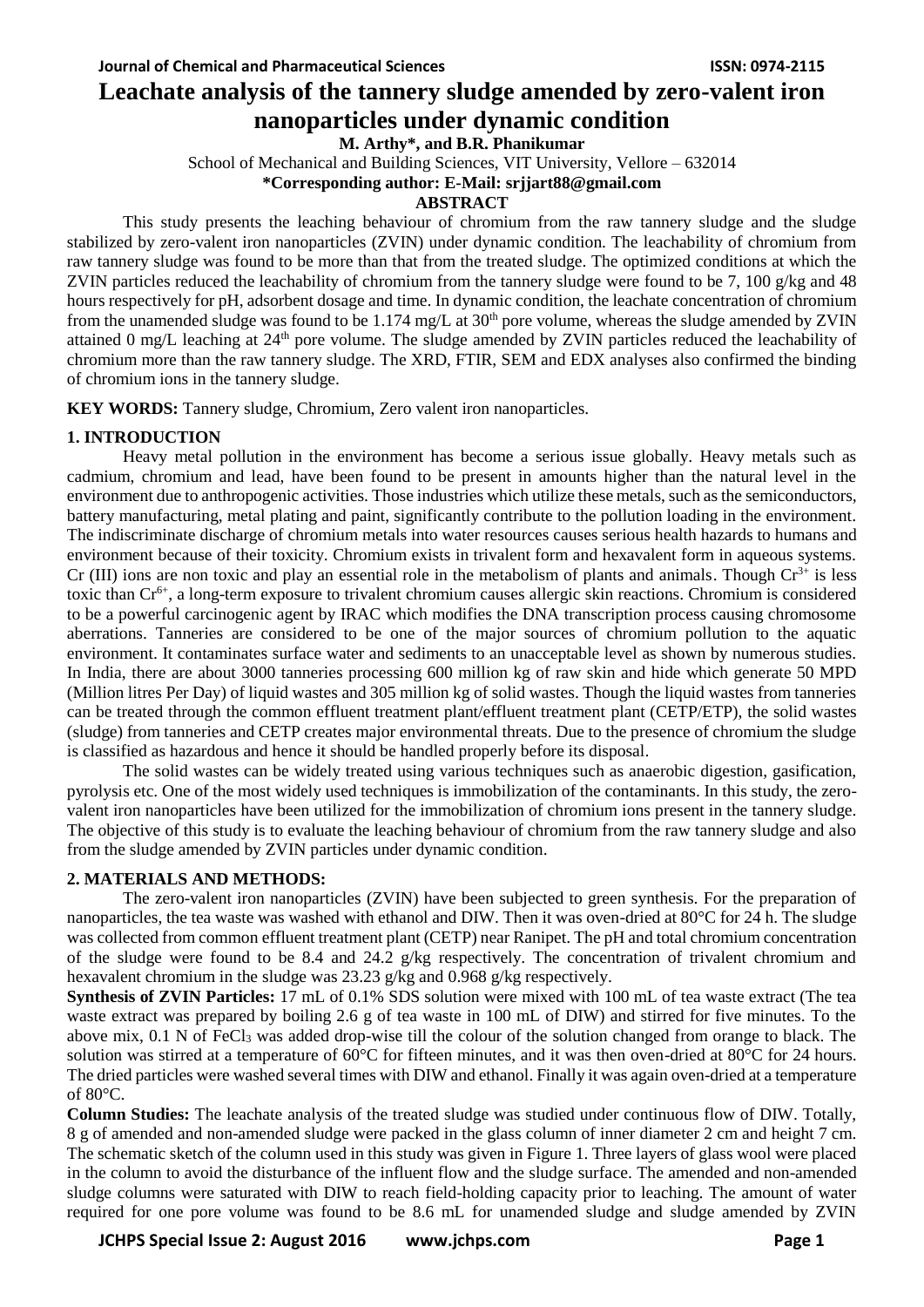### **Journal of Chemical and Pharmaceutical Sciences ISSN: 0974-2115**

nanoparticles. The time required to collect one pore volume of leachate was found to be 27 h for unamended sludge and sludge amended by ZVIN nanoparticles.



**Figure.1. Schematic representation of Column (not to scale)**

The DIW was applied to the top of each column at a rate of 0.5 mL/min every 27 h for unamended sludge and sludge amended by ZVIN nanoparticles. This leaching was continued up to 30 pore volumes. The leachate samples were collected and filtered through a 0.42 μm Whatman filter paper for the analysis of chromium concentration in atomic adsorption spectroscopy.

**Instrumentation Analysis:** The tannery sludge before and after the treatment was analysed using XRD, FTIR and SEM. FEI Quanta FEG 200 scanning electron microscopy was used for scanning the surface and analysing the composition of the S/S matrices. The samples were sprinkled onto adhesive carbon tapes supported on metallic disks, and their images and elemental contents were recorded at different magnifications. For FTIR analysis, the samples were made as pellets with KBr and they were then ground in an agate mortar. Shimadzu-IR-AFFINITY-1 spectrometer in the range of  $500-4000$  cm<sup>-1</sup> was used for identifying functional groups in the samples. The BRUKER's D8 advance instrument was used for XRD analysis. The source consisted of Cu Ka radiation  $(\lambda=1.54187\text{\AA})$ . Each sample was scanned in the 2 $\theta$  range of 10 -80°. The heavy metal concentration in the sample was analyzed using Varian-AA240 atomic adsorption spectroscopy.

# **3. RESULT AND DISCUSSIONS**

**Sludge Treatment:** The individual variables such as time, adsorbent dosage and pH were investigated on the immobilization of chromium in the tannery sludge. The optimization of the independent variables was done by varying the adsorbent dosage (50-150 g/kg), pH (6-11) and time (45 minutes - 120 hours). The shaking speed and temperature were maintained at 120 rpm and 30°C respectively. The optimization of time was done by maintaining the adsorbent dosage and pH at 100 g/kg and 8.5 respectively as constants. The plot depicts that all the adsorbents attained the equilibrium at 48 hours. The maximum chromium retaining efficiency at equilibrium time was found to be 42% for ZVIN particles (Figure 2a). The optimization of adsorbent dosage was carried out at normal sludge pH (8.5) and equilibrium time (48 hours). At 100g/kg, the maximum retaining efficiency was found to be 42% for ZVIN (Figure 2b). The optimization of pH was done by maintaining equilibrium time and adsorbent dosage at 48 hours and 100 g/kg respectively. The percentage of retention was found to be 69.9% for ZVIN particles (Figure 2c) at pH 7.



**Figure.2. Immobilization of chromium in tannery sludge with various parameters (a) Time (b) adsorbent dosage and (c) pH**

**Leachate analysis under dynamic condition:** The mobility of chromium from the unamended sludge and the sludge amended by ZVIN was studied in the downward movement. Figure 3 shows that the highest chromium concentration occurred in the first leaching event for all the samples. The highest amount of leaching was observed in all leaching experiments for the unamended sludge. At the first pore volume, the chromium concentration was found to be 2.506

**JCHPS Special Issue 2: August 2016 www.jchps.com Page 2**